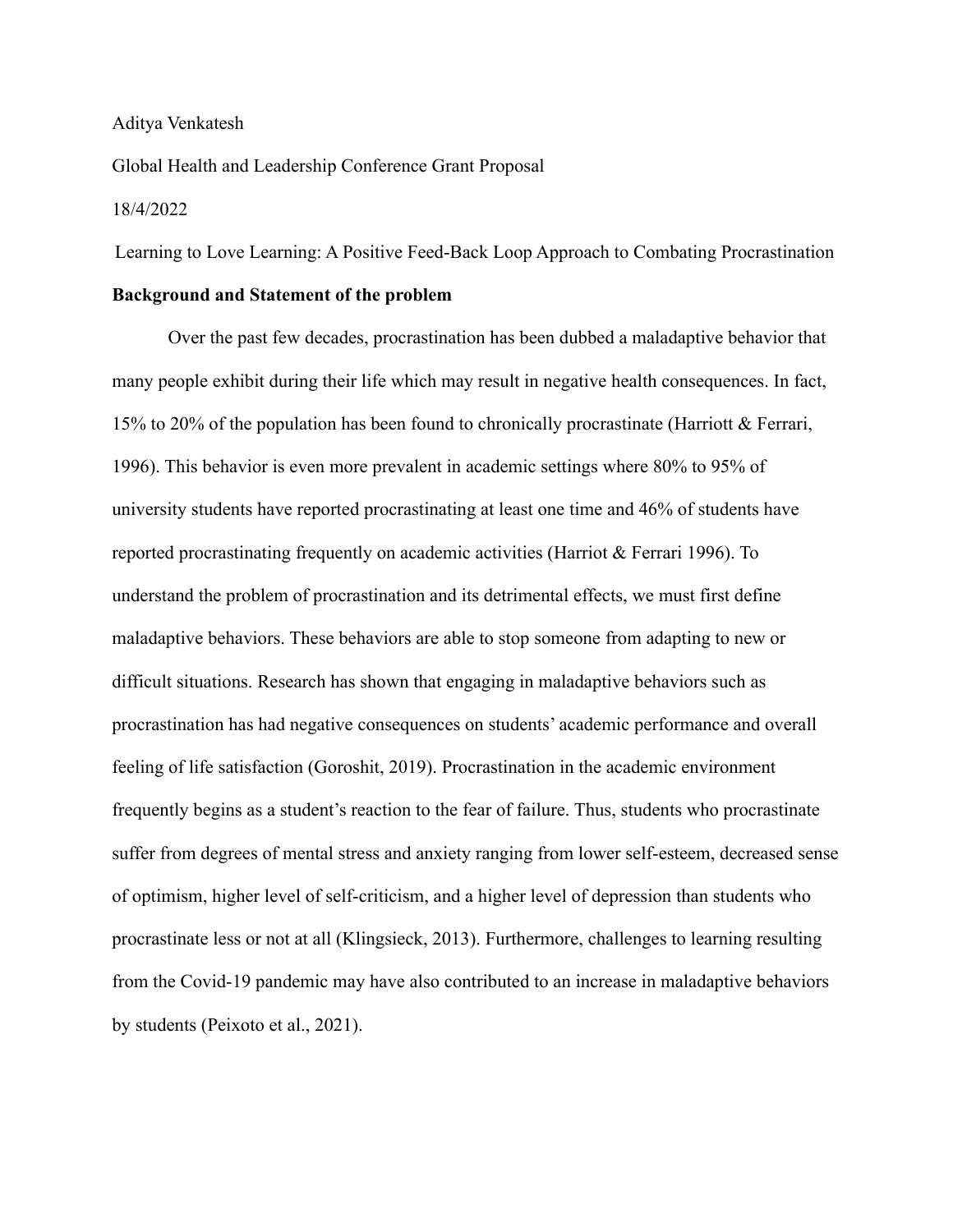Because of the many negative effects of chronic procrastination including a decrease in academic performance, withdrawal from courses entirely, degradation of mental health, and much more, this issue is concerning not only for students but also for teachers and institutions for higher education (Ozer et al., 2014). Furthermore, by reinforcing these habits early on in life, you can drastically increase your own quality of life: how about that doctor's appointment you've been putting off for weeks?

### **My Solution**

My proposed solution to this issue is to create an organization of student volunteers to alleviate aspects of the causes and effects of procrastination. Basing the organization on volunteers would allow it to be cost-effective and viable because of the reviewed focus on mental health and awareness by students and adults alike. One of the first tasks for this organization is to collaborate on a set of educational videos on mindfulness and a general overview of mental health and its importance. These videos and exercises would be focused on teens and high school students but may still apply to anyone looking to relieve their stress.

The next initiative of this organization would be to form an outreach group to chat directly with students about mental health and to provide support. One way to provide support directly would be to hold weekly calls where groups of students can practice mindfulness and yoga in a safe and welcoming environment. One of the main goals of this organization is to create a community of students that can support each other. Compassionate Mind Training (CMT) was created to teach self-acceptance to individuals who experience significant levels of self-criticism (Halamová et al., 2021 & Gilbert and Procter, 2006). The goal of CMT is to change the negative thought processes like self-criticism that induce and prolong procrastination by replacing them with more supportive thought processes in hope that the new process will become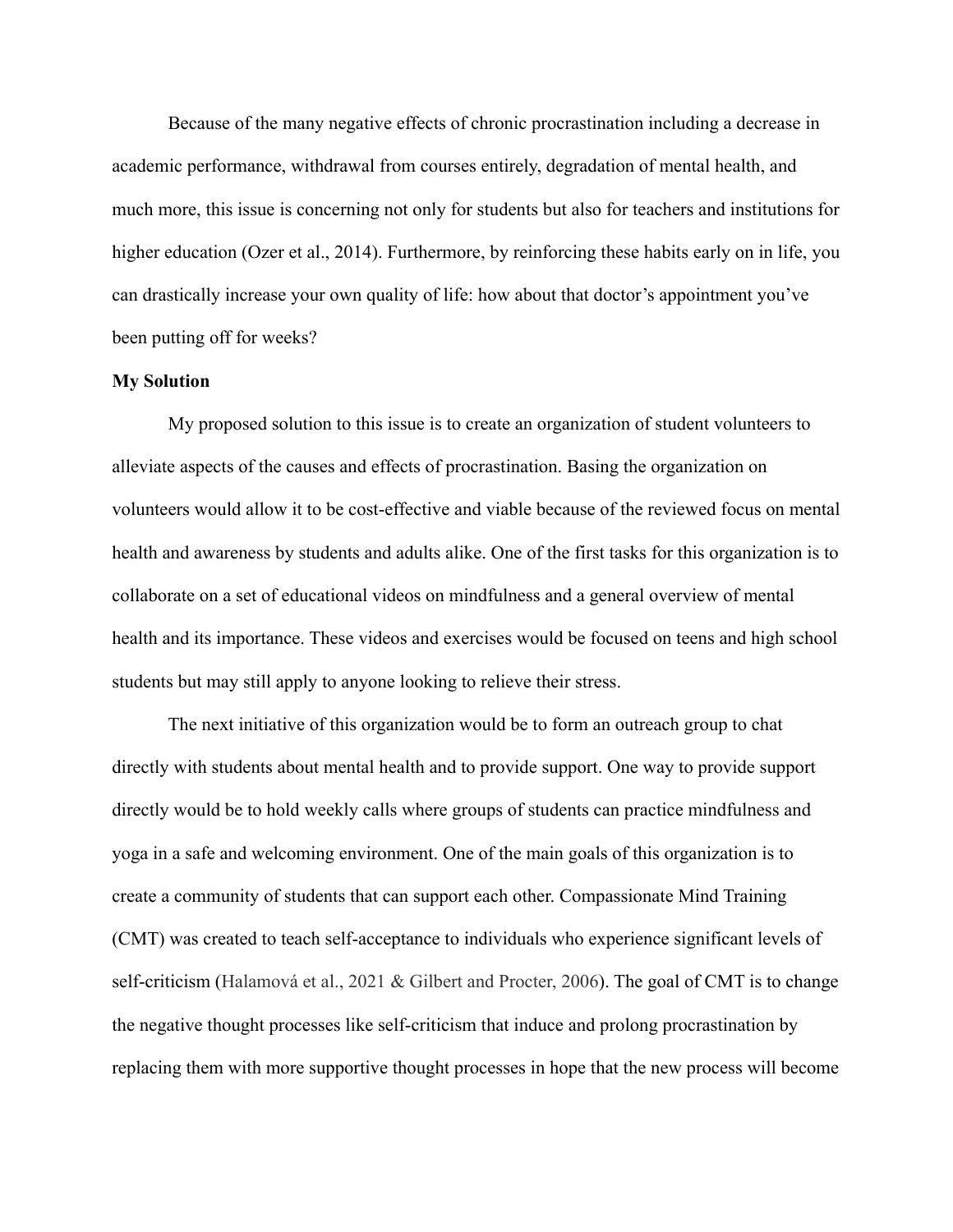the dominant mental pathway that the student uses when placed in a stressful situation (Mitchell 2022). The steps laid out in CMT will be the focus of some of the organization's mindfulness videos and group meetings:

- 1. Realize that any self-harm behavior and attempt to avoid mistakes are maladaptive coping strategies.
- 2. Identify the underlying fear of procrastination through mindfulness
- 3. Acknowledge that procrastination may be helpful in the short term to alleviate anxiety but these activities tend to increase anxiety in the long term (Gilbert and Procter, 2006).
- 4. Encouraging self-compassion and taking time to take care of oneself and promoting self-awareness

Mindfulness or paying attention to a present moment without judgment or thoughts was found to reduce anxiety and stress as well as improve students' ability to regulate emotions (Cherry and Wilcox, 2020). Furthermore, Short and Mazmanian (2013) have noted that mindfulness, which promotes the absence of worry, significantly reduces perfectionism. Motie et al. (2019) also found that mindfulness decreased anxiety and procrastination and also improved self-esteem. In contrast to these studies, Shearer et al. (2016) found that depression, anxiety, and maladaptive behaviors were more present in people who had a lower degree of mindfulness. Tobin and Dunkley (2020) also found that mindfulness techniques did not take a large amount of effort to be effective with students. This research is further supported by Beck et al., (2017) who found that just twenty minutes a day of simple mindfulness and yoga practice reduced student stress during an entire semester of school while also not sacrificing high grades.

Another goal of the organization will be to reach out to educational institutions about the importance of raising awareness among students that anxiety as a result of academic stress is a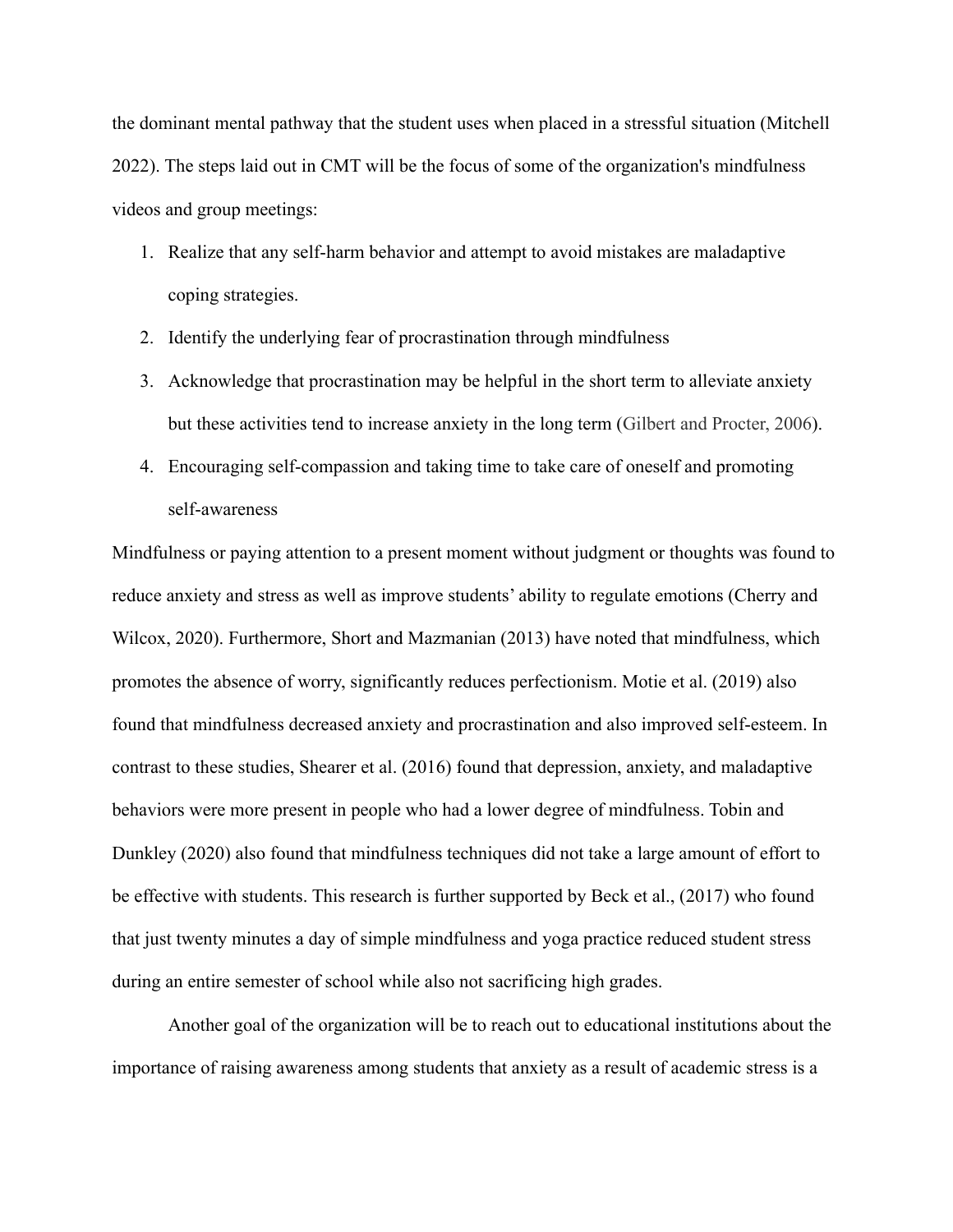substantial possibility (LeBlanc, 2019) and that minimizing stress is critical for successfully completing classes (Huckins et al., 2020). Mindfulness is not the only method of supporting students, teaching practical problem-solving skills such as managing their time and understanding the benefits of self-compassion is very important for institutions to promote in order to have a safe and welcoming environment. Similarly, creating a supportive learning environment that alleviates the feeling of loneliness that students feel, especially during Covid-19, is very important in combating maladaptive behavior (Heppner et al., 2006 & Peixoto et al., 2021). Though this is one of the main topics to raise awareness about, it is also one of the main reasons the organization I am proposing will have a support group: students should connect with one another and feel a sense of togetherness during these challenging times. While working in a group to promote social interaction may benefit many students, we also need to be sensitive to the needs of students that have a more avoidant personality (Lavy, 2017). In the cases of these students, Lavy (2017) proposes to provide the students with assistance when dealing with difficulties concerning group work and to provide constructive criticism to help them overcome negative views about group work. While this proposed organization may not be able to implement this, we are able to raise awareness among institutions about these issues. In one article by McCarthy (McCarthy 2015), it is suggested that delivering feedback using audio recordings, where the tone of voice may be perceived as support rather than criticism may help students with maladaptive habits as it minimizes the risk of a student feeling as though they are being shamed. This idea may also work for a series of motivational recordings or phone calls that are viable for this organization.

One way to make an even stronger impact on the problem of procrastination and mental health is to implement a Positive Feed-Back plan. Under this plan, once a student succeeds in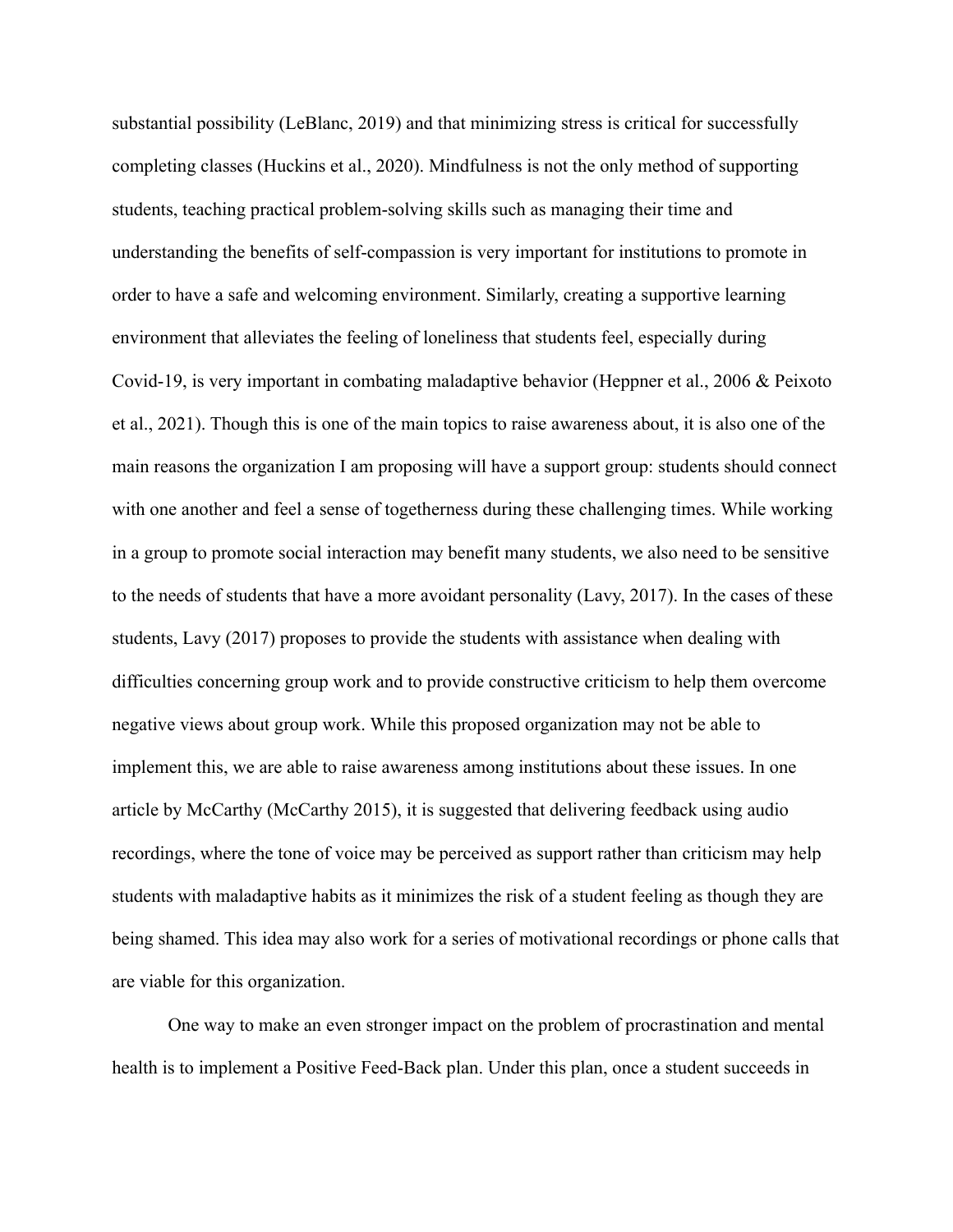reinforcing positive behaviors regarding procrastination, they should attempt to reach out to at least one student who might also benefit from learning about mindfulness and positive study habits. By showing other students that they have more options such as mindfulness that they can try, the organization will be able to reach many more students than it could through platforms such as youtube or through outreach. Furthermore, asking students to fill out feedback forms and commenting on mindfulness videos would potentially be great ways of gathering feedback to incorporate.

One aspect of this solution is the intended audience for the organization. While most studies referenced in this proposal focused on college students, I believe that, especially with the onset of the pandemic, an approach to combat the root of procrastination which happens in middle school and high school would be more effective. This would also allow me to potentially continue this organization as I transition to college and extend the organization's range to college students once it has significantly developed. This is especially important since it solves some of the problems of having older members of the organization move on when entering college. The organization would also look to partner with multiple schools and student organizations in the beginning, and then branch out to hospitals in the area as it picks up more traction.

Physical resources aren't as necessary for the proposed organization since platforms such as youtube and discord are open for free communication. Though we may need to purchase quality editing software for mindfulness videos, most funds raised by the organization will be donated to other mental health organizations. In terms of organization, the group would need to have head leaders for outreach, video development, fundraising, and support groups. These heads would lead teams of 5-10 students in their specific area to ensure the organization's success. As the organization grows, we would then allocate students to their preferred area to help.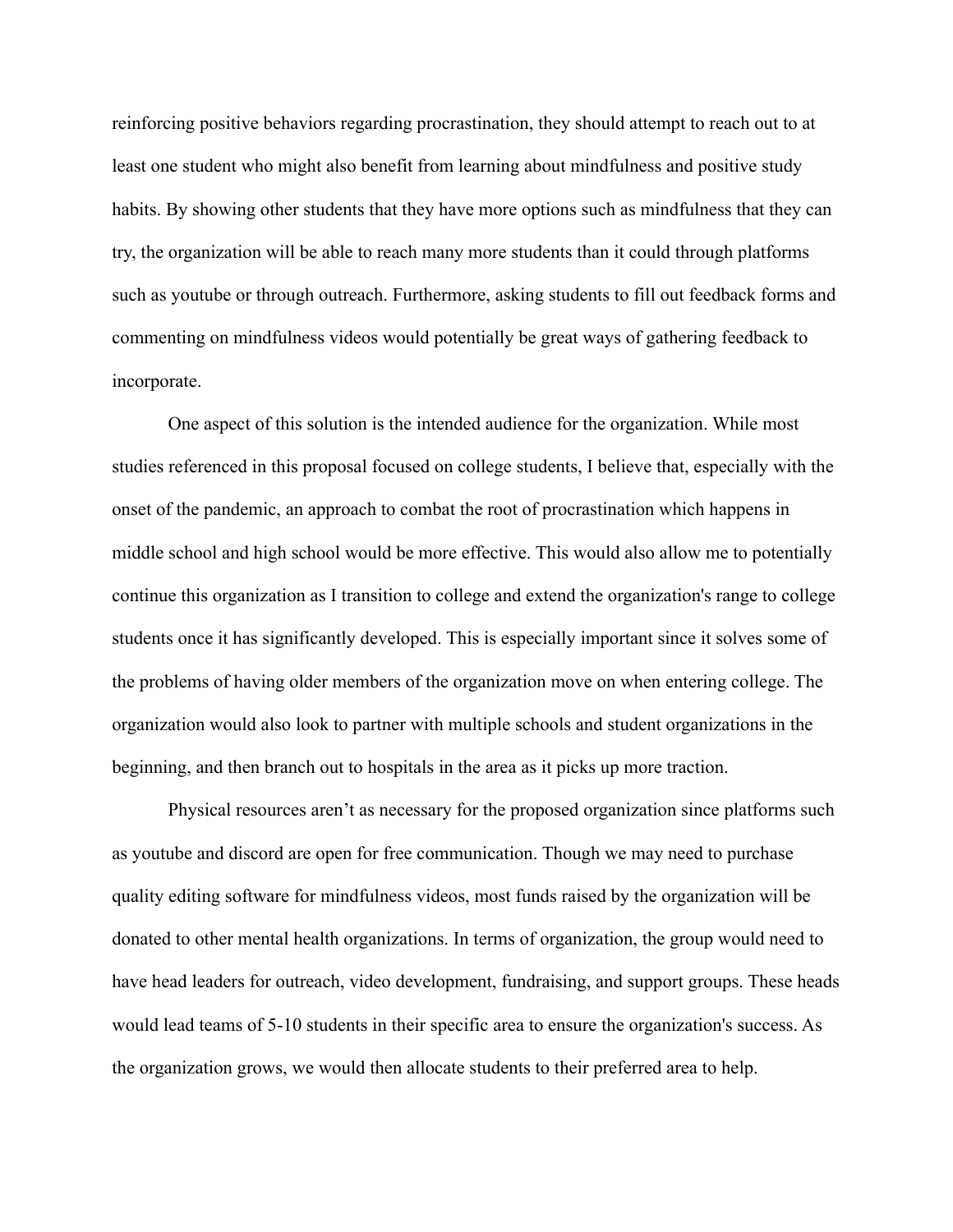# **Other Considerations**

This proposed organization is a student lead organization to combat a problem that predominantly affects students. My own interest in procrastination and mental illness started during the onset of the Covid-19 pandemic when I saw many of my peers start to procrastinate only to their own detriment. This interest culminated in an article I wrote about procrastination and action control for the Harvard BREVIA magazine. I then later connected this behavior to mindfulness and yoga when I attended a camp with my family which focused on doing mindfulness exercises every morning. These exercises were very refreshing and stress relieving which birthed the idea for this proposal.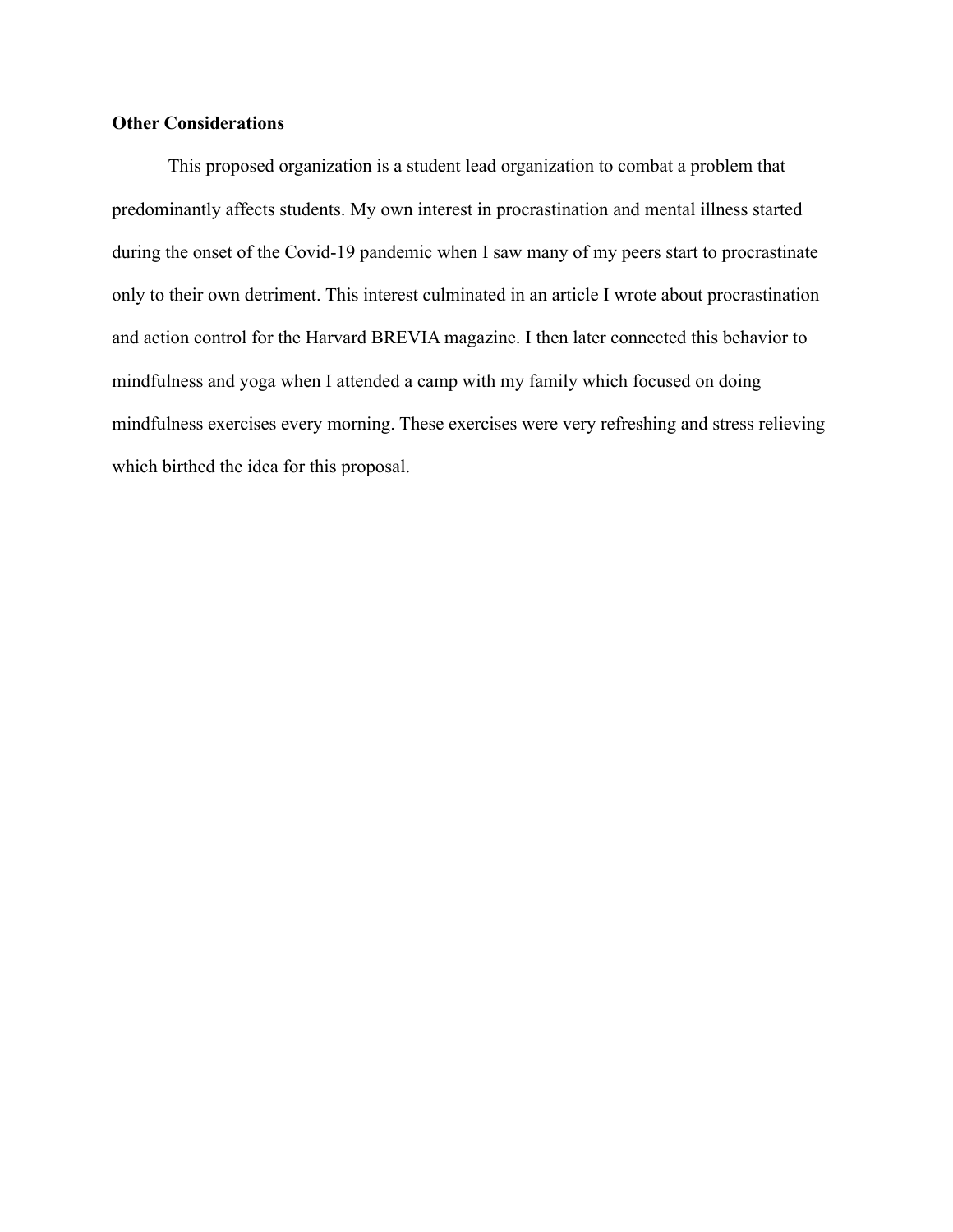## **Bibliography**

- Beck, A. R., Verticchio, H., Seeman, S., Milliken, E., & Schaab, H. (2017). A mindfulness practice for communication sciences and disorders undergraduate and speech-language pathology graduate students: Effects on stress, self-compassion, and perfectionism. *American Journal of Speech-Language Pathology*, *26*(3), 893–907. doi:10.1044/2017\_AJSLP-16-0172
- Carr, S., Colthurst, K., Coyle, M., & Elliott, D. (2013). Attachment dimensions as predictors of mental health and psychosocial well-being in the transition to university. *European Journal of Psychology of Education*, *28*(2), 157–172. doi:10.1007/s10212-012-0106-9
- Cherry, M. L., & Wilcox, M. M. (2020). Decreasing perceived and academic stress through emotion regulation and nonjudging with trauma-exposed college students. *International Journal of Stress Management*, *27*(2), 101–110. doi:10.1037/str0000138
- Gilbert, P., & Procter, S. (2006). Compassionate mind training for people with high shame and self-criticism: overview and pilot study of a group therapy approach. *Clinical Psychology & Psychotherapy*, *13*(6), 353–379. doi:10.1002/cpp.507
- Goroshit, M., & Hen, M. (2021). Academic procrastination and academic performance: Do learning disabilities matter? *Current Psychology (New Brunswick, N.J.)*, *40*(5), 2490–2498. doi:10.1007/s12144-019-00183-3
- Halamová, J., Kanovský, M., Pačutová, A., & Kupeli, N. (2020). Randomised controlled trial of an online version of compassion Mind Training in a nonclinical sample. *Europe's Journal of Psychology*, *16*(2), 262–279. doi:10.5964/ejop.v16i2.1683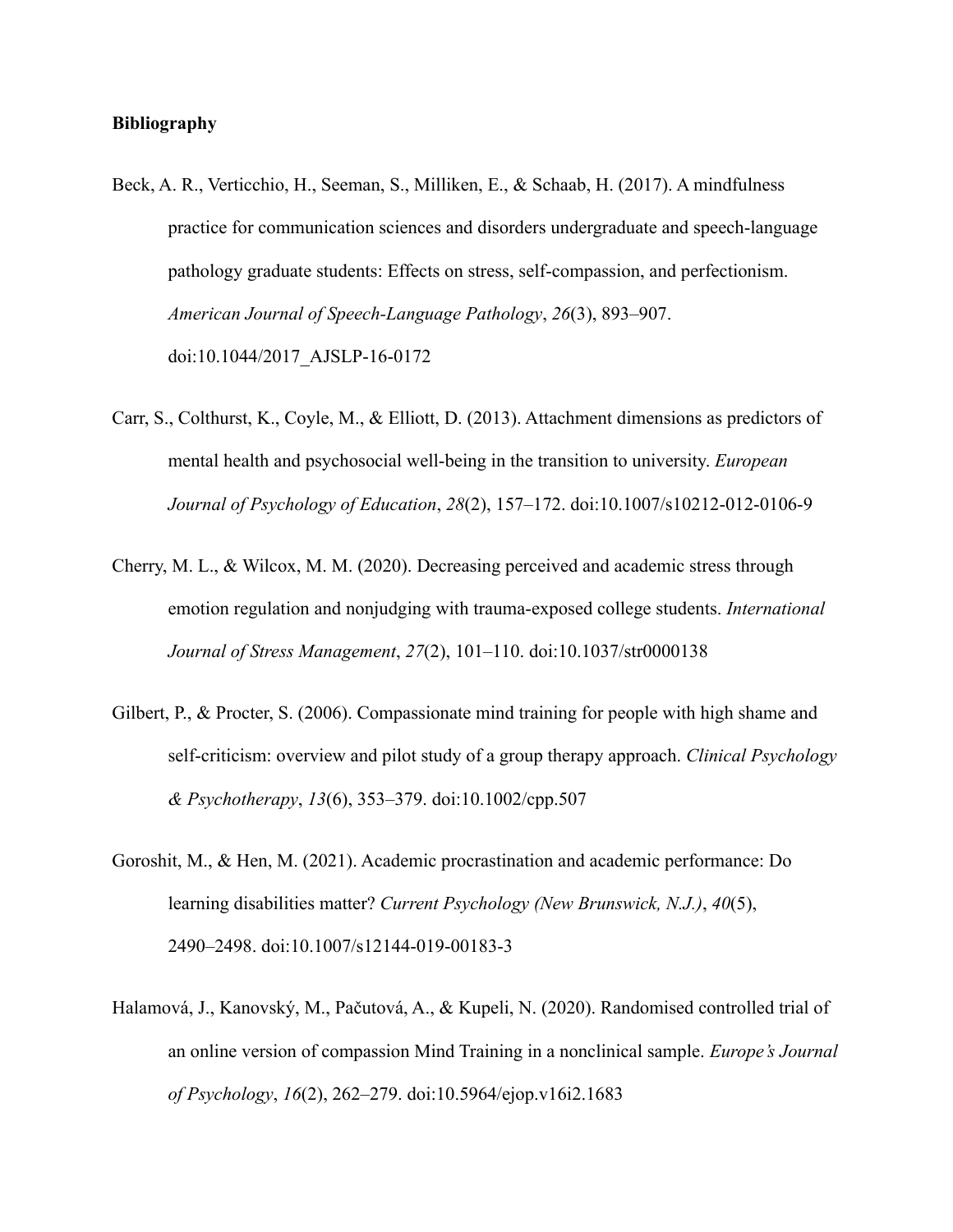- Harriott, J., & Ferrari, J. R. (1996). Prevalence of procrastination among samples of adults. *Psychological Reports*, *78*(2), 611–616. doi:10.2466/pr0.1996.78.2.611
- Huckins, J. F., DaSilva, A. W., Hedlund, E. L., Murphy, E. I., Rogers, C., Wang, W., … Campbell, A. T. (2020). Causal factors of anxiety and depression in college students: Longitudinal ecological momentary assessment and causal analysis using Peter and Clark Momentary Conditional Independence. *JMIR Mental Health*, *7*(6), e16684. doi:10.2196/16684
- Klingsieck, K. B. (2013). Procrastination: When good things don't come to those who wait. *European Psychologist*, *18*(1), 24–34. doi:10.1027/1016-9040/a000138
- Lavy, S. (2017). Who benefits from group work in higher education? An attachment theory perspective. *Higher Education*, *73*(2), 175–187. doi:10.1007/s10734-016-0006-z
- McCarthy, J. (2015). Evaluating written, audio and video feedback in higher education summative assessment tasks. *Issues in Educational Research*, *25*(2), 153–169. Retrieved from https://www.iier.org.au/iier25/mccarthy.html
- Mitchell, K. (2022). How perfectionism, procrastination and parenting styles impact students mental health and how mindfulness and self-compassion may be the antidote. In *Mental Health and Higher Education in Australia* (pp. 191–208). Singapore: Springer Singapore.
- Motie, H., Heidari, M., Bagherian, F., & Zarani, F. (2019). Providing mindfulness-based educational package for evaluating academic procrastination. *Iranian Journal of Psychiatry and Clinical Psychology*, *25*(1), 26–41. doi:10.32598/ijpcp.25.1.25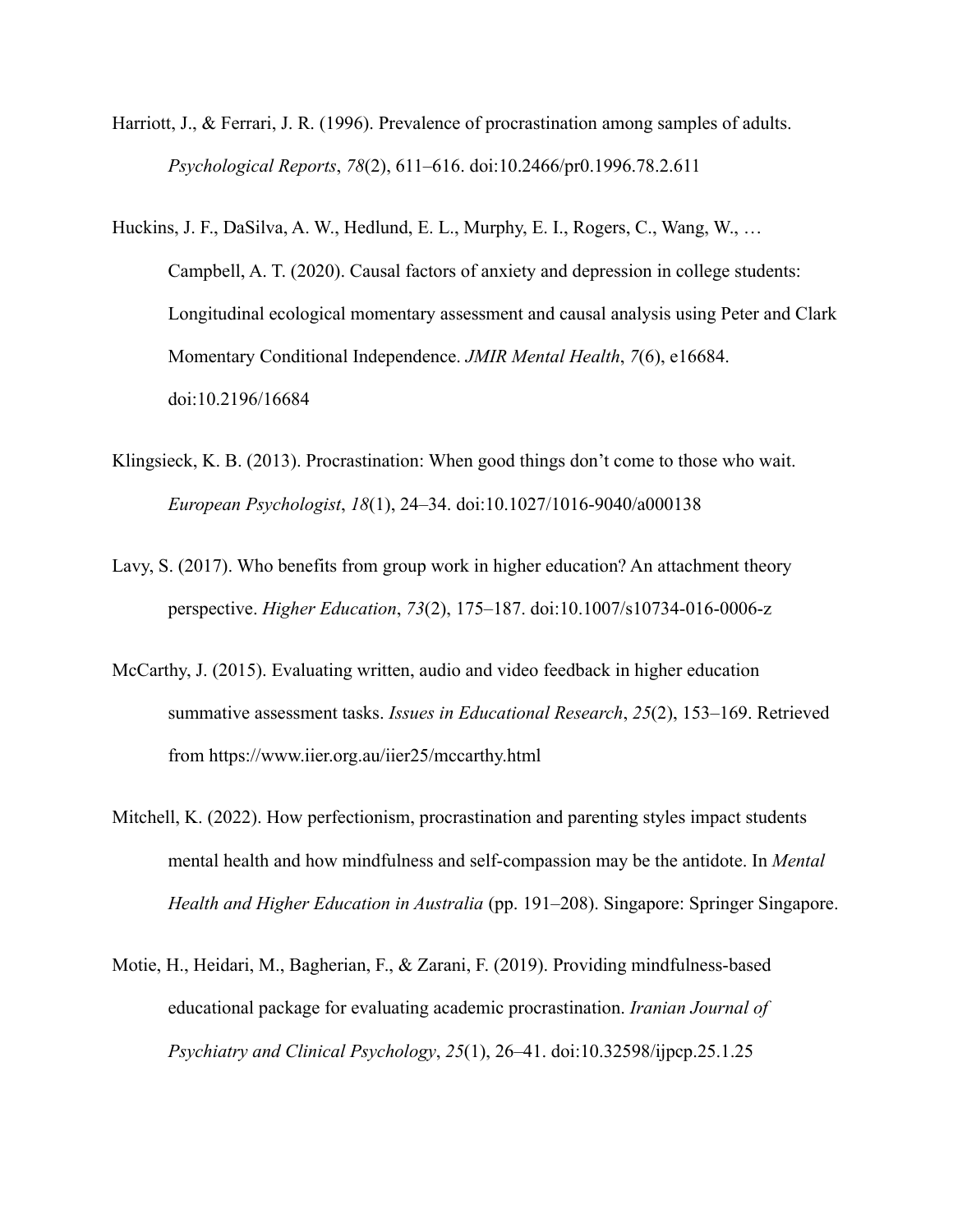- Nicole J. LeBlanc, M. A., & Marques, L. (2019, May 28). Anxiety in college: What we know and how to cope. Retrieved April 19, 2022, from Harvard Health website: https://www.health.harvard.edu/blog/anxiety-in-college-what-we-know-and-how-to-cope -2019052816729
- Peixoto, E. M., Pallini, A. C., Vallerand, R. J., Rahimi, S., & Silva, M. V. (2021). The role of passion for studies on academic procrastination and mental health during the COVID-19 pandemic. *Social Psychology of Education: An International Journal*, *24*(3), 877–893. doi:10.1007/s11218-021-09636-9
- Shearer, A., Hunt, M., Chowdhury, M., & Nicol, L. (2016). Effects of a brief mindfulness meditation intervention on student stress and heart rate variability. *International Journal of Stress Management*, *23*(2), 232–254. doi:10.1037/a0039814
- Solomon, L. J., & Rothblum, E. D. (1984). Academic procrastination: Frequency and cognitive-behavioral correlates. *Journal of Counseling Psychology*, *31*(4), 503–509. doi:10.1037/0022-0167.31.4.503
- Tobin, R., & Dunkley, D. M. (2021). Self-critical perfectionism and lower mindfulness and self-compassion predict anxious and depressive symptoms over two years. *Behaviour Research and Therapy*, *136*(103780), 103780. doi:10.1016/j.brat.2020.103780
- Uzun Ozer, B., O'Callaghan, J., Bokszczanin, A., Ederer, E., & Essau, C. (2014). Dynamic interplay of depression, perfectionism and self-regulation on procrastination. *British Journal of Guidance & Counselling*, *42*(3), 309–319. doi:10.1080/03069885.2014.896454